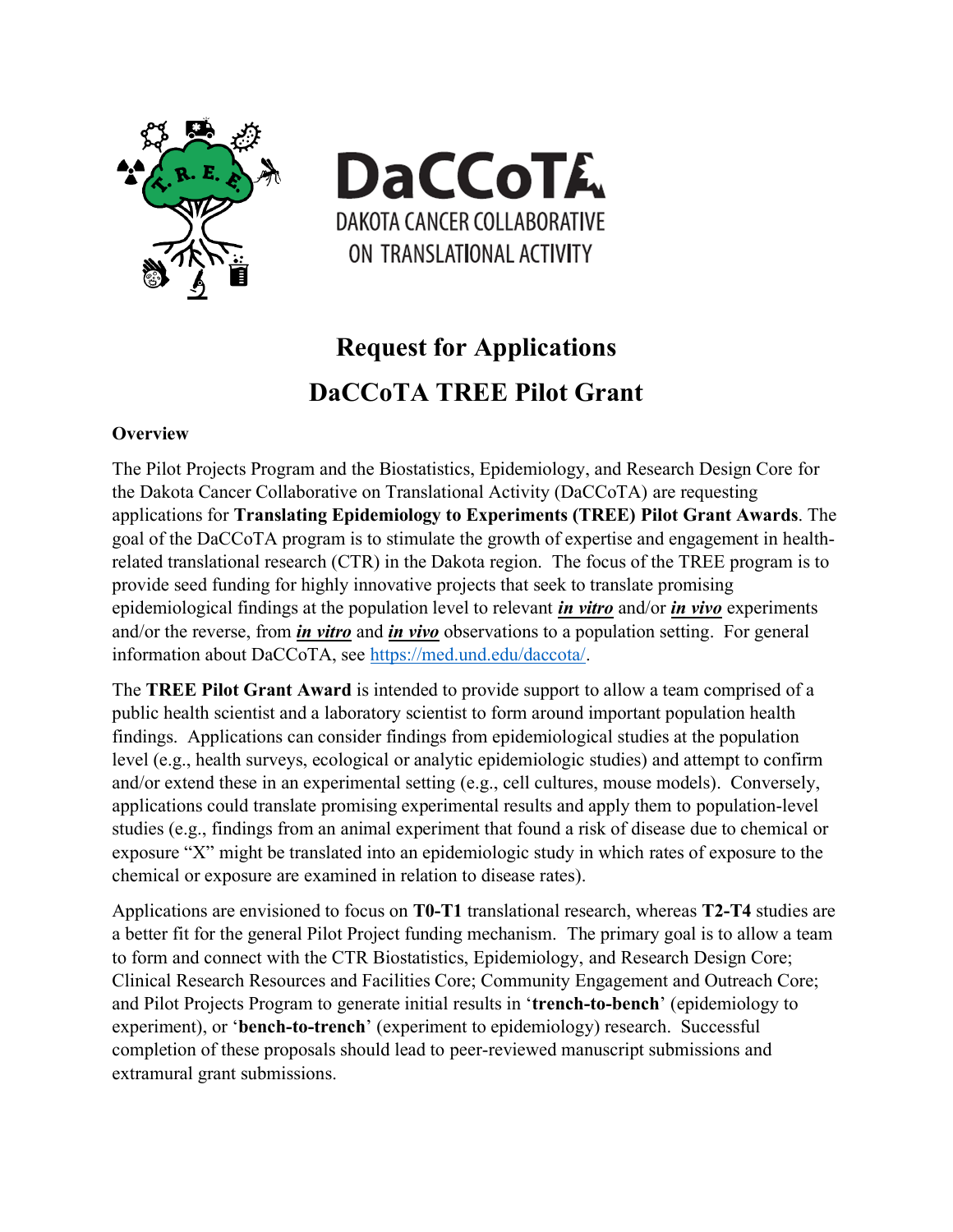## **Eligibility Criteria**

Faculty and clinicians at participating DaCCoTA institutions who have applied and been accepted into the DaCCoTA Pathfinder network [\(https://pathfinder.med.und.edu/\)](https://pathfinder.med.und.edu/) are eligible to apply. Investigators with a Principle Investigator (PI) role from other NIH IDeA funding mechanisms are not eligible for a PI role on DaCCoTA awards.

All proposals must include a discussion of the relevance of the proposal to the DaCCoTA mission and consideration of relevance for high-priority health issues relevant to populations in the Dakota region. Additionally, participation in the DaCCoTA Pathfinder network is required. *Prior consultation with the CTR 1) Pilot Projects, 2) Biostatistics, Epidemiology and Research Design, 3) Community Engagement and Outreach, and 4) Clinical Research Resources and Facilities Cores are required*. Demonstration of available research percentage effort for the PIs/co-Is and associated personnel on the proposal must be provided. Evidence of available research effort and salary support must be provided in the form of a letter from the departmental chair or clinical service unit chief for each PI/co-I. All proposals must have completed internal approval at their respective institution.

## **Team Requirements**

Applications must be from a collaborative public health scientist/laboratory scientist team. The teams may or may not require mentoring and collaborative support to initiate and carry out a research project with the express goal of maintaining a research effort. All awards must have a PI or Co-I who is a public health scientist, defined broadly as a non-laboratory focused health researcher (e.g., epidemiologist, statistician, or other health scientists, including physical and occupational therapists) and a PI or Co-I who is a laboratory scientist (e.g., biomedical researcher). If a potential PI needs but has not been able to identify a relevant teammate, the Pilot Projects Program or BERDC staff will try to help by identifying one from among the collaborating academic institutions and hospital networks participating in the DaCCoTA program. The primary PI must also meet eligibility requirements for NIH funding. PIs cannot have additional PI-level funding from an IDeA program award. Preparation of all pilot awards should involve extensive interaction pre-submission as well as post-award with the Pilot Projects Program, which will coordinate interactions with other cores to provide insight regarding research design, grant/publication preparation, and federal/non-federal funding mechanisms.

Awardees are **required** to provide an **oral presentation at the annual DaCCoTA symposium**, **quarterly survey reports**, and an **annual progress report** that will be submitted to NIH.

## **Funding**

A maximum budget of \$60,000 (direct+indirect costs) is allowed. Funds may not be used for PI/Co-I salaries, consultant/collaborator salaries, or to purchase capital equipment. PIs must have an eRA Commons username.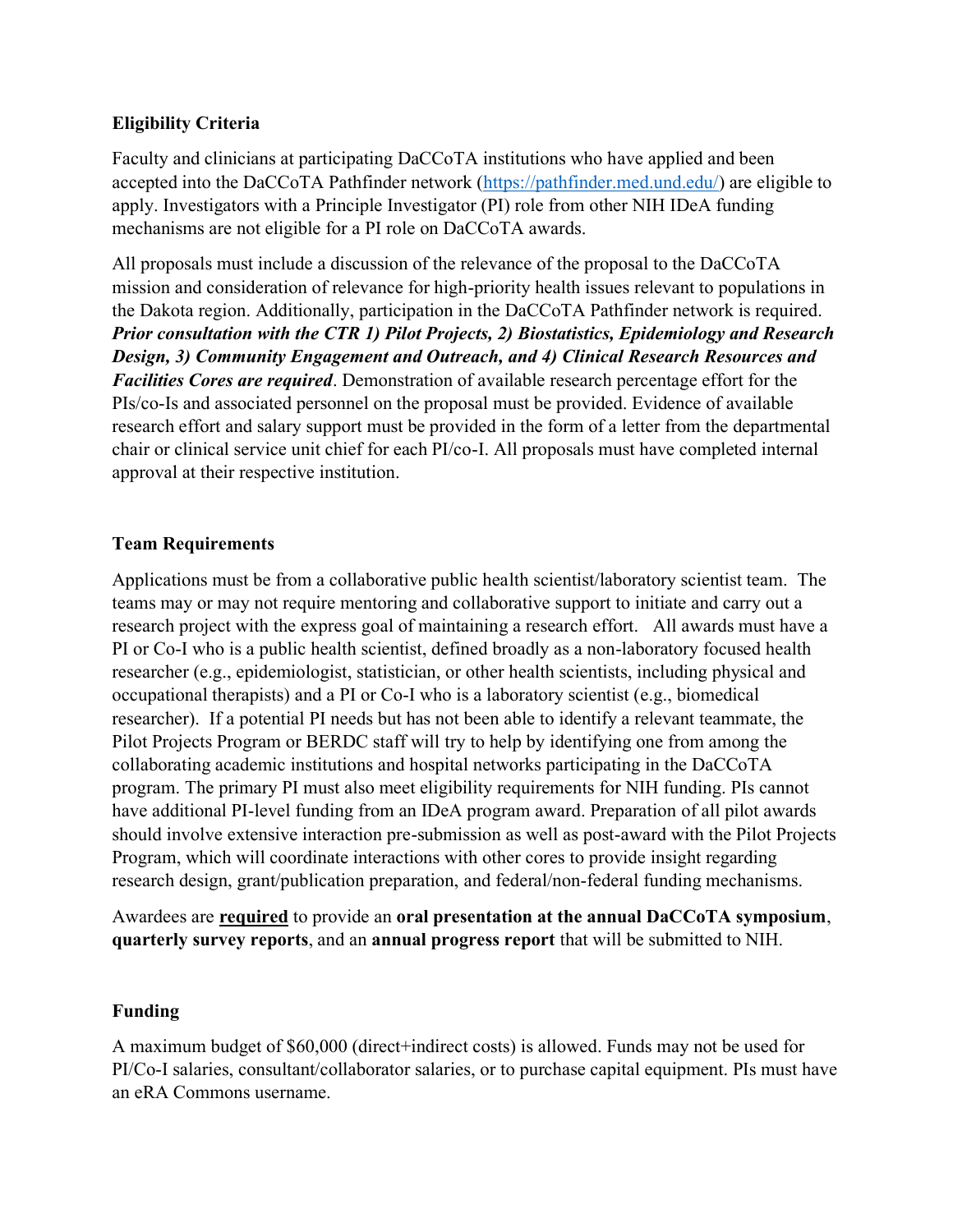Projects will be evaluated primarily based on the potential for immediate implementation, the potential for extramural grant submission and peer-reviewed publication, the readiness of the proposed experiments to appropriately test the translational hypotheses, and the strength of the investigation team.

# **Application process and deadlines**

Letters of intent (1-page maximum) are due February  $11<sup>th</sup>$ , 2022. Letters of intent should provide a study title, a study overview, grant category targeted, and identify the public health scientist/laboratory scientist team. Full applications will be invited from selected applicants and will be due March 11<sup>th</sup>, 2022. Awards will be announced by August 2022. The expected award period will be September 2022-August 2022.

# **Proposed Timeline for TREE Pilot Grants**

- **RFA Release Date:** January 3 rd
- **Deadline for Assistance Finding a Collaborator:** January 31st
- Letter of Intent Deadline: February 11<sup>th</sup>
- Letter of Intent Acceptance/Decline: February 17<sup>th</sup>
- **Required DaCCoTA Core Meetings:** February 28th
- **IRB and IACUC Preparation (if applicable):** February 17<sup>th</sup>
- **IRB Draft Application Deadline for CRRFC Consultation (if applicable):** March 4th
- Internal Budget and Grant Approval: March 4<sup>th</sup>
- **Application Deadline: March 11<sup>th</sup>**
- **Notification of Review:** March 25<sup>th</sup>
- **IRB Submission (if applicable):** April/May, dependent on Institution
- **Notice of Award:** August

Applications must use Arial 11-point font with 0.5-inch margins and must use PHS 398 forms <https://grants.nih.gov/grants/funding/phs398/phs398.html>

- Form Page 1: Face Page
- Form Page 1-continued: Additional form for Co-PI or Co-I

- Form Page 2: Summary, Relevance, Project/Performance Sites, Senior/Key Personnel, Other Significant Contributors, and Human Embryonic Stem Cells

- Form Page 4: Detailed Budget for Initial Budget Period
- Research Plan (use Continuation Format Page)
	- Response to review if resubmission (0.5 pages)
	- Specific Aims (1 page)
	- Significance section (0.5 page)
	- Innovation section (0.5 page)
	- Research strategy (maximum of 5 pages)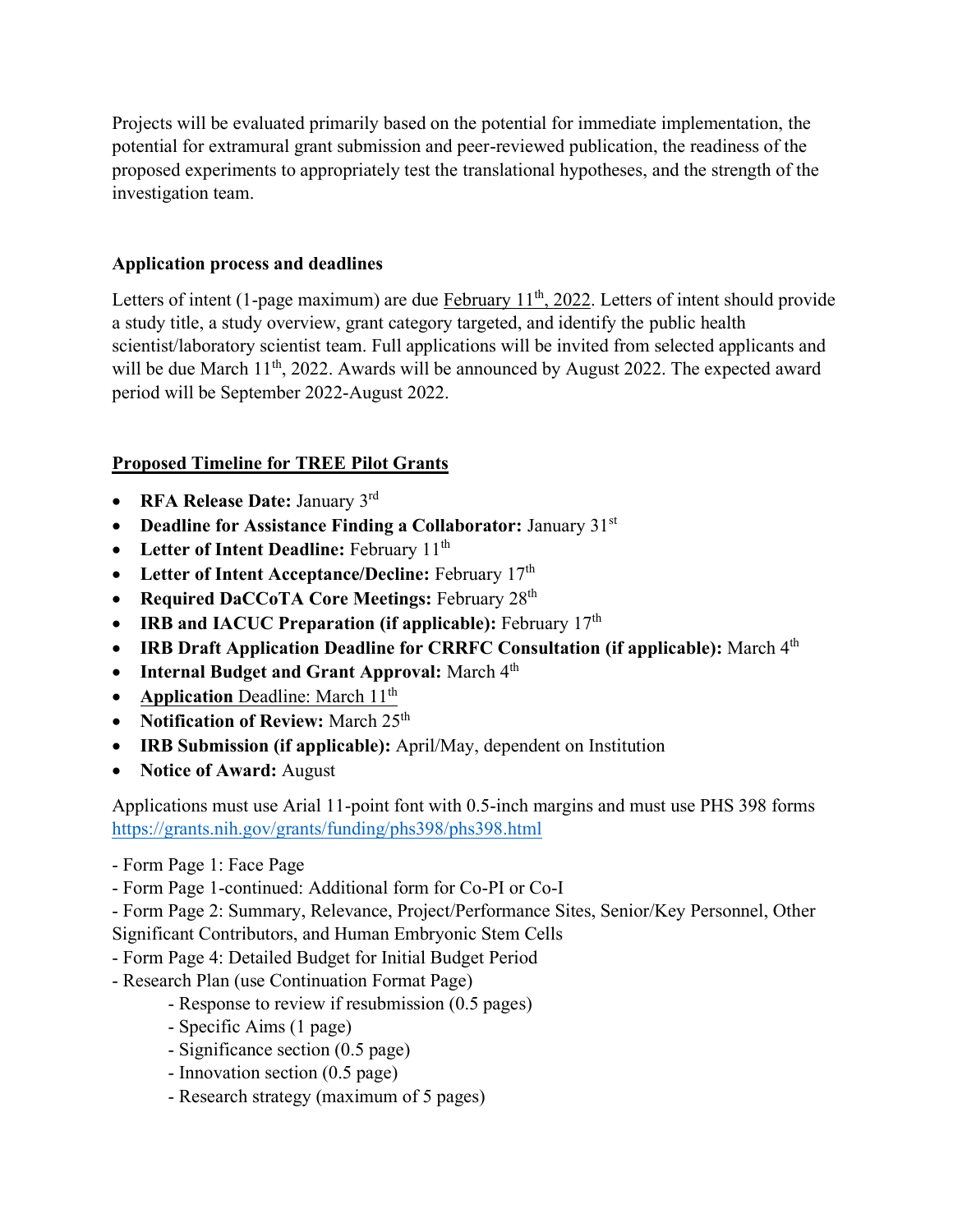- Biographical Sketches (use [https://grants.nih.gov/grants/forms/biosketch.htm\)](https://grants.nih.gov/grants/forms/biosketch.htm)
- References cited (use Continuation Format Page)
- Letters of support from the Department Head or other Supervisor
- Checklist Form Page
- Statement verifying IRB application submission (Use Continuation Format Page)
- Human Subjects Overview Form (see below)

# **The letter of intent should be submitted to: Mark.Williamson.2@und.edu. The subsequent full application should be submitted as a PDF to Pathfinder (see step by step instructions below):**

- 1) Go to Pathfinder website and register/login [\(https://pathfinder.med.und.edu/\)](https://pathfinder.med.und.edu/)
- 2) Once you have registered/logged in, select Proposals on the top menu.
- 3) Select Submit a Proposal
- 4) Fill out Proposal Contact Information and Proposal Information
- 5) Under Proposal Information, click on the green box that says file, select your PDF file and then click the green box on the bottom right that says Submit Proposal.

# **All applicants proposing studies involving human subjects or vertebrate animals must initiate the process of obtaining IRB or IACUC approval before submitting their applications.**

All proposals recommended by the review panel will require prior approval by NIH before initiation. If the proposed study involves human subjects, the following documents will need to be submitted to NIH before award notice:

- Written protocol addressing the risks and protections for human subjects, in accordance with the NIH's Instructions for [NIH's Instructions for Preparing the Human Subjects](https://grants.nih.gov/sites/default/files/OER%20Regionals%2010-2018%20Human.Subject.Reviews-Preparing-NIH-HSSection-Policy-Overview%20508c%20version%20Rev.pdf) Section of the Research Plan

- Institutional Review Board (IRB) approval
- Human Subjects education certification
- Create Inclusion Data Record (IDR) and enter inclusion data in Inclusion Management System (IMS)

If the proposed project involves clinical trials, in addition to the above documents, the following documents must also be submitted to NIH:

- Specific plans for data and safety monitoring.

- Good Clinical Practice (GCP) certification If the proposal involves Vertebrate Animals, IACUC approval and the Vertebrate Animal Section will also need to be submitted to NIH before award notice.

## **More information**

Questions related to the **TREE Pilot Grant Awards** should be directed to Mark Williamson, BERDC Core Coordinator: Mark.Williamson.2@und.edu